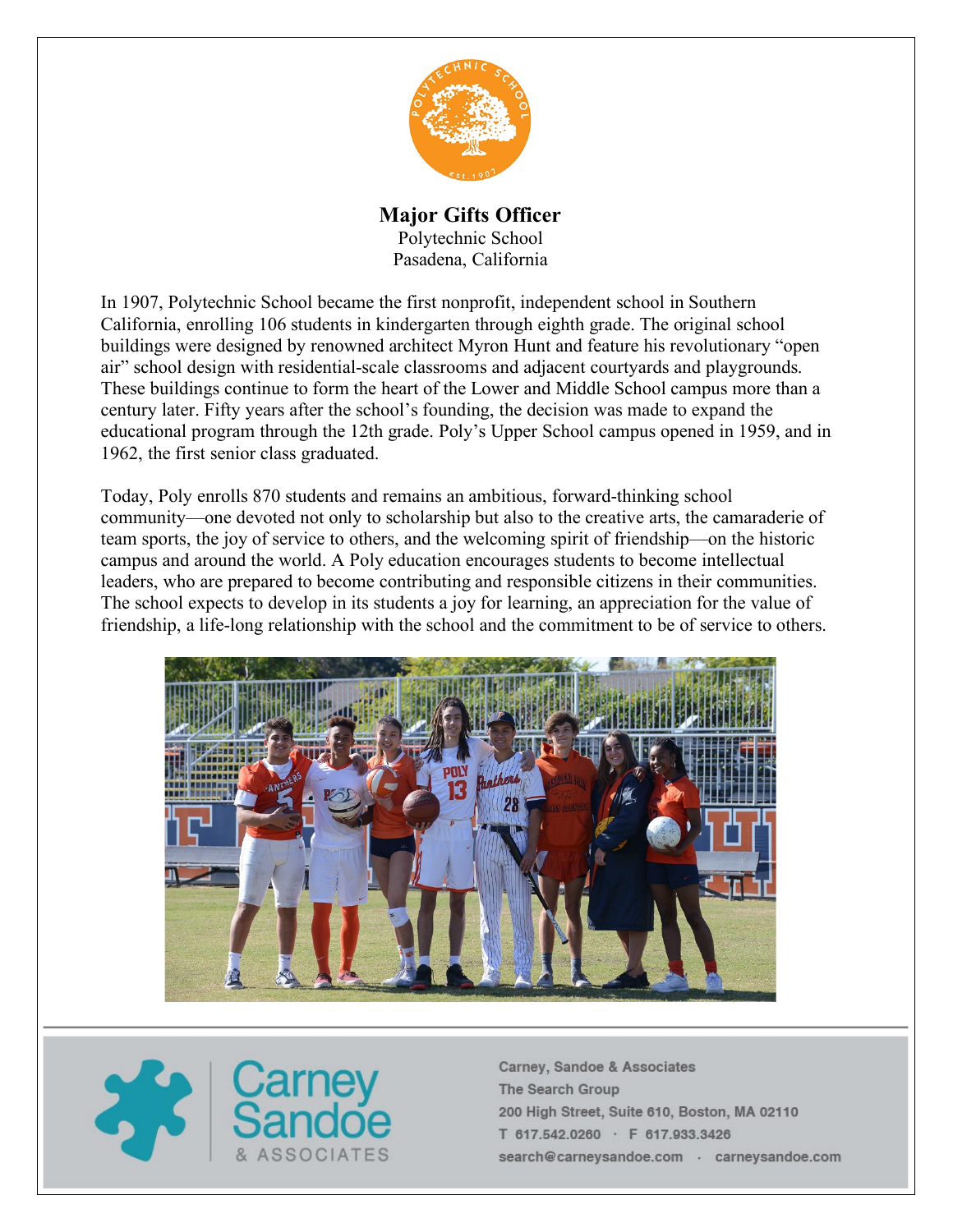#### **Major Gifts Officer**

Reporting to the Chief Advancement Officer (CAO), the Major Gifts Officer will focus on the identification, cultivation, solicitation, and stewardship of major giving prospects with the ability to make \$100,000+ gifts to Polytechnic School. The individual will personally manage a portfolio of up to 150 prospects and will work collaboratively with the CAO to meet the School's advancement goals. In order to build philanthropic relationships with donors and prospects, the Major Gifts Officer will arrange in person meetings, write personal solicitations, maintain followup and engagement and attend school events. The Major Gifts Officer will keep the school's mission at the center of all fundraising and be able to comprehensively communicate the school's strategic goals to prospects and constituents.

Polytechnic School is in the quiet phase of a historic comprehensive campaign, and the successful candidate will have experience working and partnering with all program areas of Development (alumni relations, annual giving, constituent relations, advancement services, and communications), the Head of School, and Trustees, which may include current parents, alumni, parents of alumni, and grandparents.



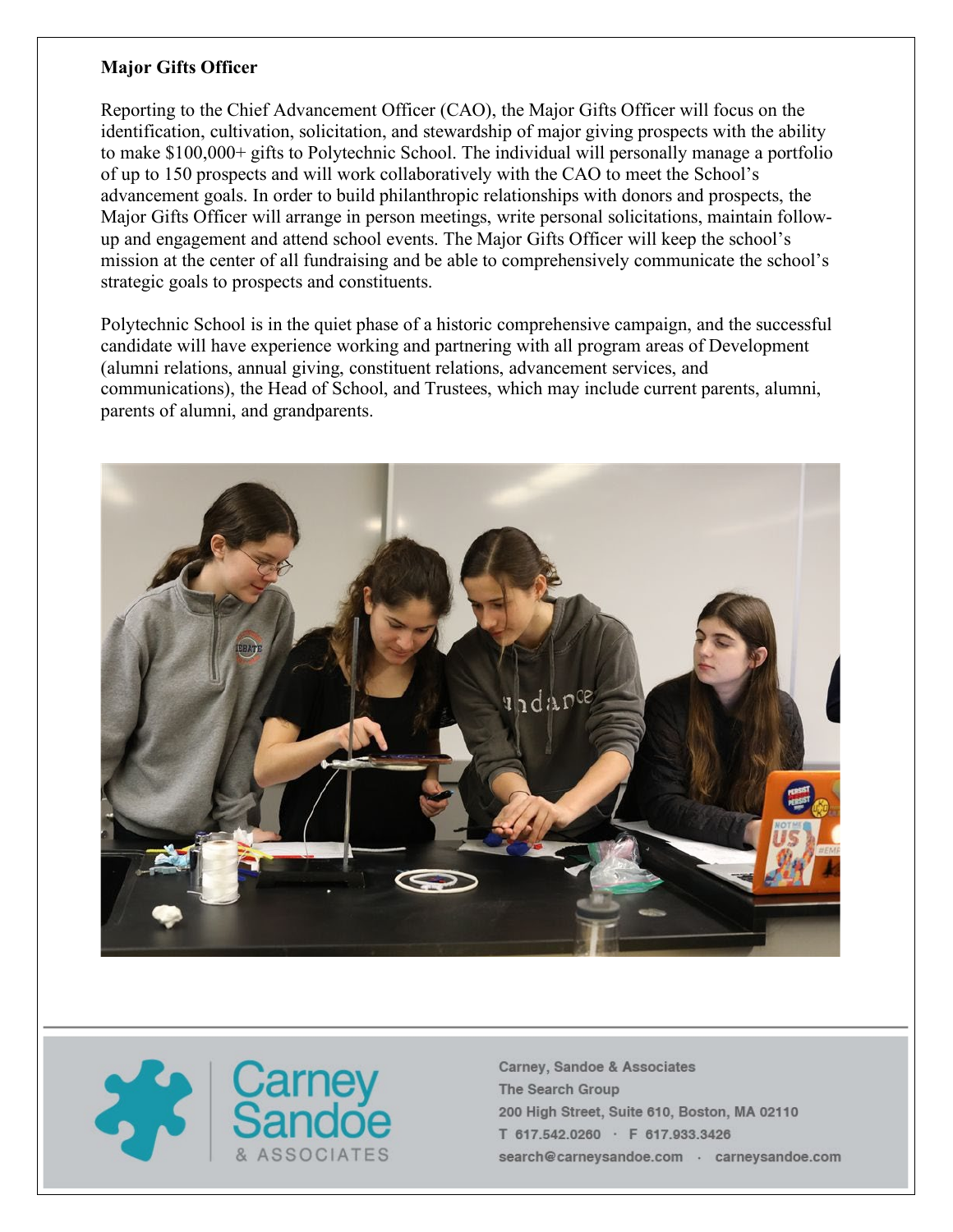### **Job Functions and Responsibilities**

- Secures both revocable, irrevocable, and outright, non-cash gifts to achieve a personal annual fundraising goal of \$5 million from prospects
- Builds relationships with donors and prospects via phone calls, personal visits, ongoing written contact, and events; Responsible for 100-120 visits related to cultivation steps annually
- Craft proposals, talking points, contact reports, and cultivation/stewardship correspondence as needed and in partnership with the CAO
- Recruit, train, guide, and support major gift fundraising volunteers to conduct welldeveloped solicitation strategies in and out of campaigns
- Assist in the identification of annual giving leadership prospects in partnership with annual giving and alumni relations

## **Qualifications**

- Bachelor's degree required, graduate degree preferred
- Five or more years of major gifts experience, preferably in an independent school or higher education
- Knowledge of financial planning, tax and charitable gift laws, and



- planned giving vehicles and methods
- The desire to be involved in all aspects of life at an independent school
- Proven ability to build rapport across a diverse community including parents, students, alumni, parents of alumni, grandparents, trustees, and faculty/staff
- Capacity to operate in fast paced, varied work environment that includes high volume responsibility, unpredictable hours and occasional domestic travel
- Outstanding organizational, written, oral, and interpersonal skills
- Strong work ethic, high level of integrity, and ability to handle sensitive information
- Courteous and adaptable to varied social settings
- Positive, energetic, and team-oriented
- Computer fluency (Microsoft Word, Excel and PowerPoint, at a minimum)-strong familiarity with website interface and/or Blackbaud Raiser's Edge preferred